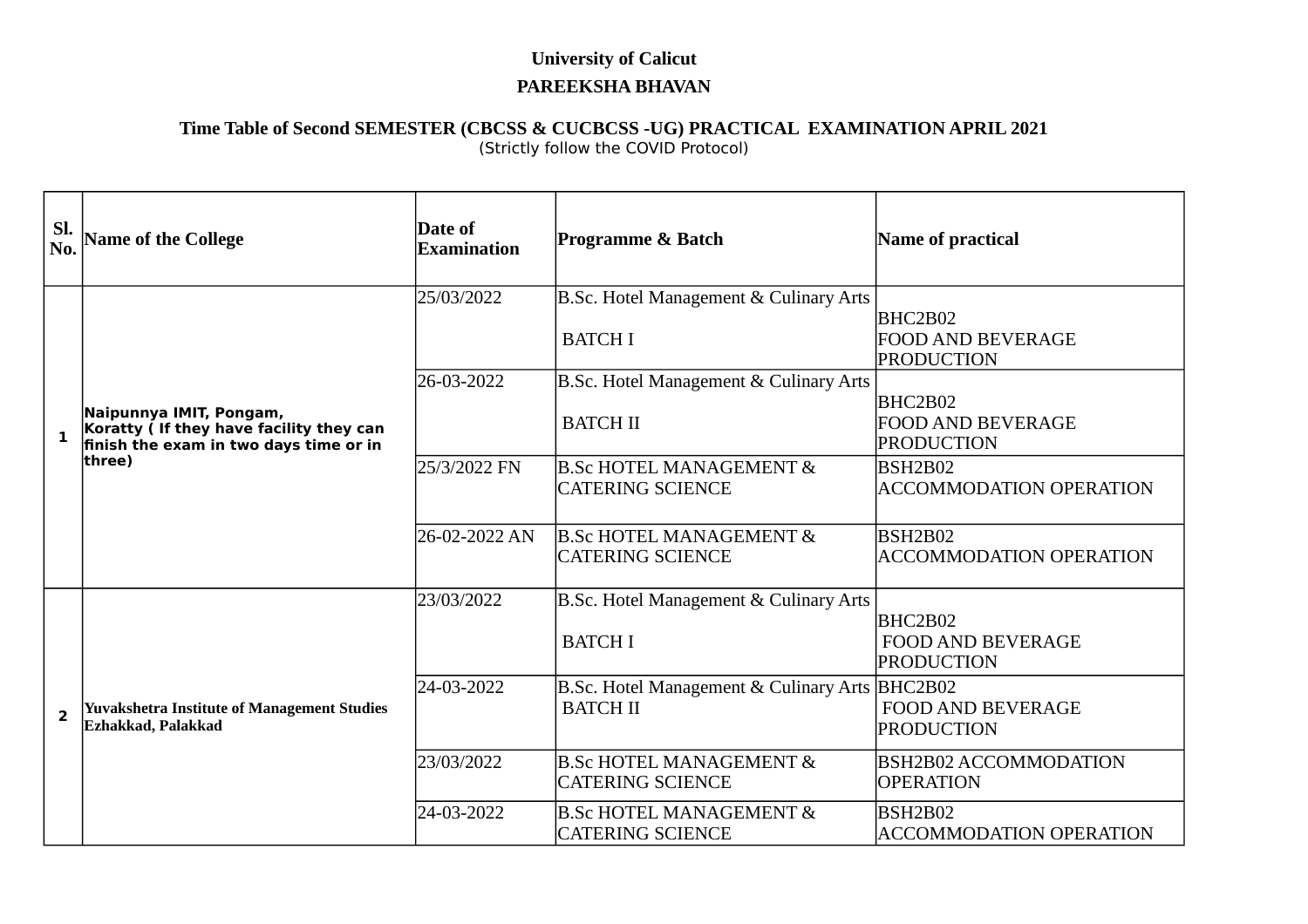|   |                                                                 | 23/03/2022   | B.Sc. Hotel Management & Culinary Arts                        |                                                          |
|---|-----------------------------------------------------------------|--------------|---------------------------------------------------------------|----------------------------------------------------------|
| 3 | <b>Oriental School of Hotel Management</b><br>Lakkidi, Wayanad  |              | <b>BATCH I</b>                                                | BHC2B02<br><b>FOOD AND BEVERAGE</b><br>PRODUCTION        |
|   |                                                                 | 24-03-2022   | B.Sc. Hotel Management & Culinary Arts                        | BHC2B02                                                  |
|   |                                                                 |              | <b>BATCH II</b>                                               | <b>FOOD AND BEVERAGE</b><br><b>PRODUCTION</b>            |
|   |                                                                 | 23/03/2022   | <b>B.Sc HOTEL MANAGEMENT &amp;</b><br><b>CATERING SCIENCE</b> | <b>BSH2B02</b><br><b>ACCOMMODATION OPERATION</b>         |
|   |                                                                 | 24-03-2022   | <b>B.Sc HOTEL MANAGEMENT &amp;</b><br><b>CATERING SCIENCE</b> | <b>BSH2B02</b><br><b>ACCOMMODATION OPERATION</b>         |
| 4 | <b>Oriental College of Hotel Management</b><br>Vythiri, Wayanad | 23/03/2022   | B.Sc. Hotel Management & Culinary Arts                        |                                                          |
|   |                                                                 |              | <b>BATCH I</b>                                                | BHC2B02<br><b>FOOD AND BEVERAGE</b><br>PRODUCTION        |
|   |                                                                 | 24-03-2022   | B.Sc. Hotel Management & Culinary Arts                        |                                                          |
|   |                                                                 |              | <b>BATCH II</b>                                               | BHC2B02<br><b>FOOD AND BEVERAGE</b><br><b>PRODUCTION</b> |
|   |                                                                 | 23/03/2022   | <b>B.Sc HOTEL MANAGEMENT &amp;</b><br><b>CATERING SCIENCE</b> | BSH2B02<br><b>ACCOMMODATION OPERATION</b>                |
|   |                                                                 | 24-03-2022   | <b>B.Sc HOTEL MANAGEMENT &amp;</b><br><b>CATERING SCIENCE</b> | BSH2B02<br><b>ACCOMMODATION OPERATION</b>                |
| 5 | Holy Cross I M T, Nadakkav, Kozhikode                           | 25-3-2022 FN | <b>B.Sc HOTEL MANAGEMENT &amp;</b><br><b>CATERING SCIENCE</b> | BSH2B02<br><b>ACCOMMODATION OPERATION</b>                |
|   |                                                                 | 25-3-2022 AN | <b>B.Sc HOTEL MANAGEMENT &amp;</b><br><b>CATERING SCIENCE</b> | BSH2B02<br><b>ACCOMMODATION OPERATION</b>                |